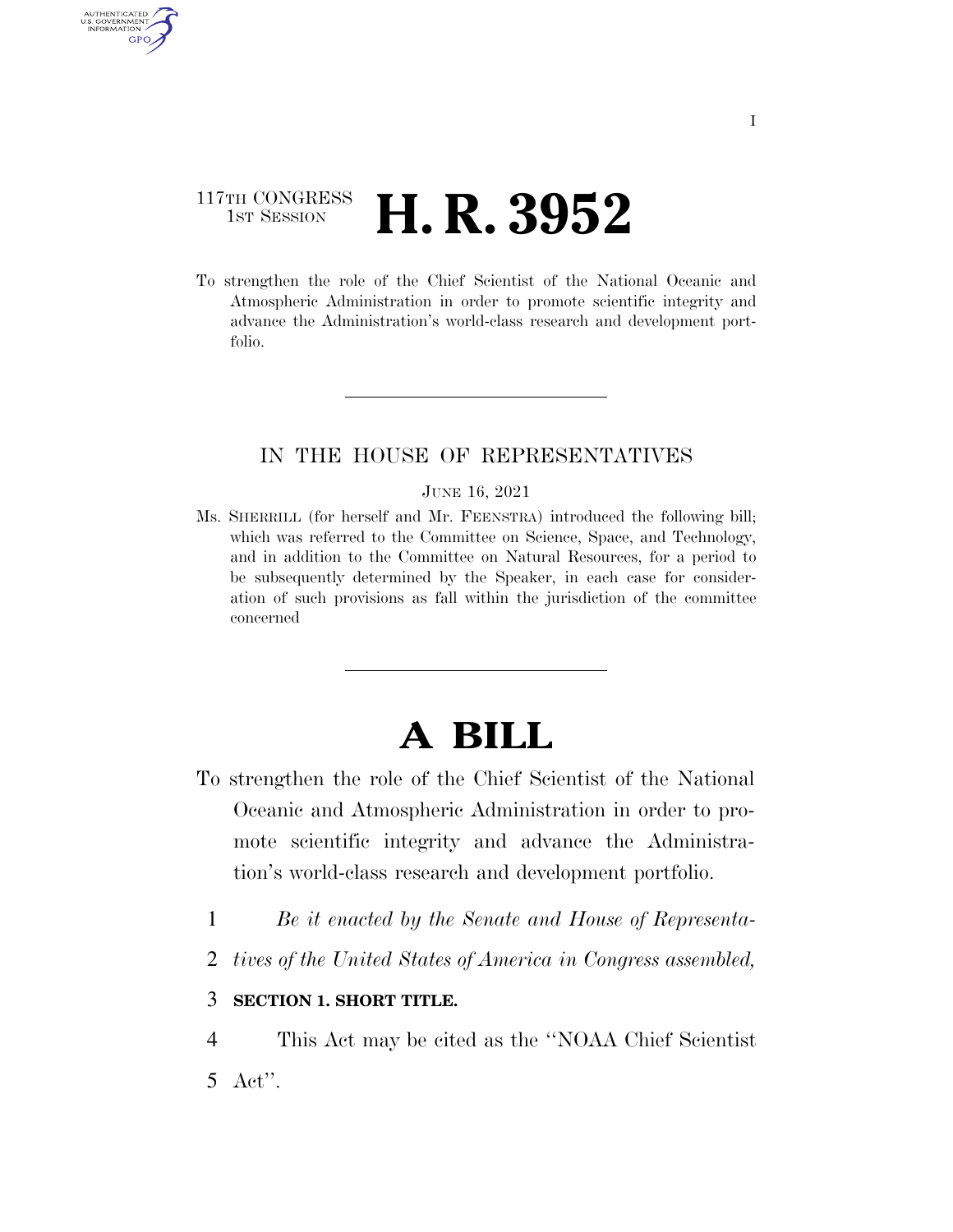**SEC. 2. AMENDMENT TO THE REORGANIZATION PLAN NO. 4 OF 1970.**  Section 2(d) of Reorganization Plan No. 4 of 1970

(5 U.S.C. App) is amended—

 (1) by inserting after the first sentence the fol- lowing: ''The President shall, in appointing the Chief Scientist, give due consideration to any recommenda- tions for appointments which may be submitted by the National Academies of Sciences, Engineering, and Medicine, the National Oceanic and Atmos- pheric Administration Science Advisory Board, or by other widely-recognized and reputable scientific or educational organizations.'';

 (2) after ''principal scientific advisor to the Ad- ministrator'', by inserting ''on cross-cutting science and technology policy and strategy'';

 (3) after ''to the work of the Administration'', by inserting '', and who has produced work of sci- entific merit through an established record of distin- guished service and achievement highly respected by the scientific community''; and

 (4) by adding at the end the following: ''The Chief Scientist shall—

•**HR 3952 IH**  $\frac{1}{(1)(A)}$  provide written consent to all applicable scientific integrity policies of the Administration prior to appointment, with such written consent to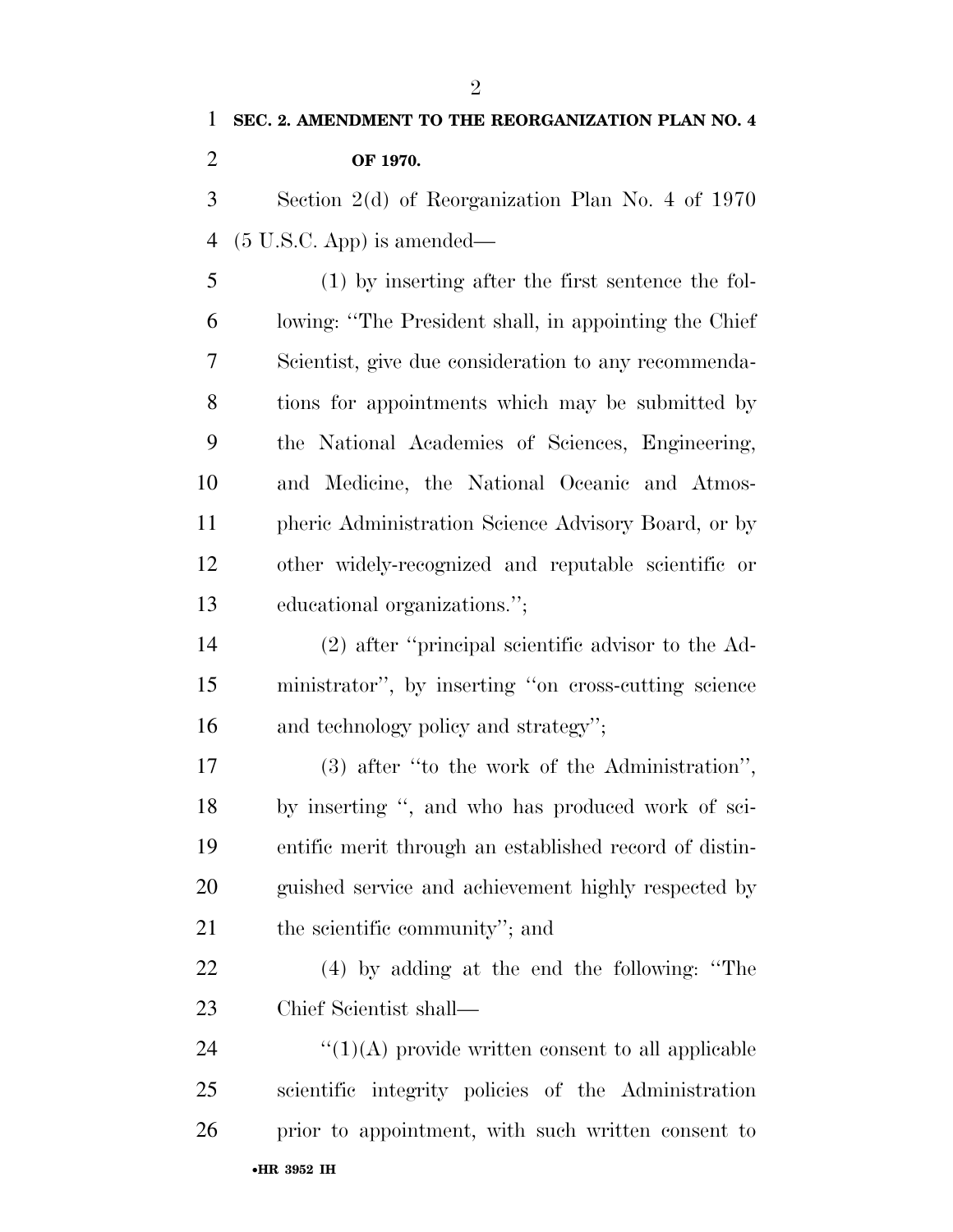| be made available on a publicly accessible website of |
|-------------------------------------------------------|
| the Administration;                                   |

 ''(B) in conjunction with the Administrator and other members of Administration leadership, under- go all applicable training programs of the Adminis- tration which inform employees of their rights and responsibilities regarding the conduct of scientific re- search and communication with the media and the public regarding scientific research; and

 $\langle ^{i}(C)$  in coordination with the Administrator and other members of Administration leadership, make all practicable efforts to ensure that Adminis- tration employees and contractors who are engaged in, supervise, or manage scientific activities, analyze or communicate information resulting from scientific activities, or use scientific information in policy, management, or regulatory decisions, adhere to es- tablished scientific integrity policies of the Adminis-tration;

 $(2)$  provide policy and program direction for science and technology priorities at the Administra- tion and facilitate integration and coordination of re- search efforts across line offices of the Administra- tion, with other Federal agencies, and with the ex-ternal scientific community, including through—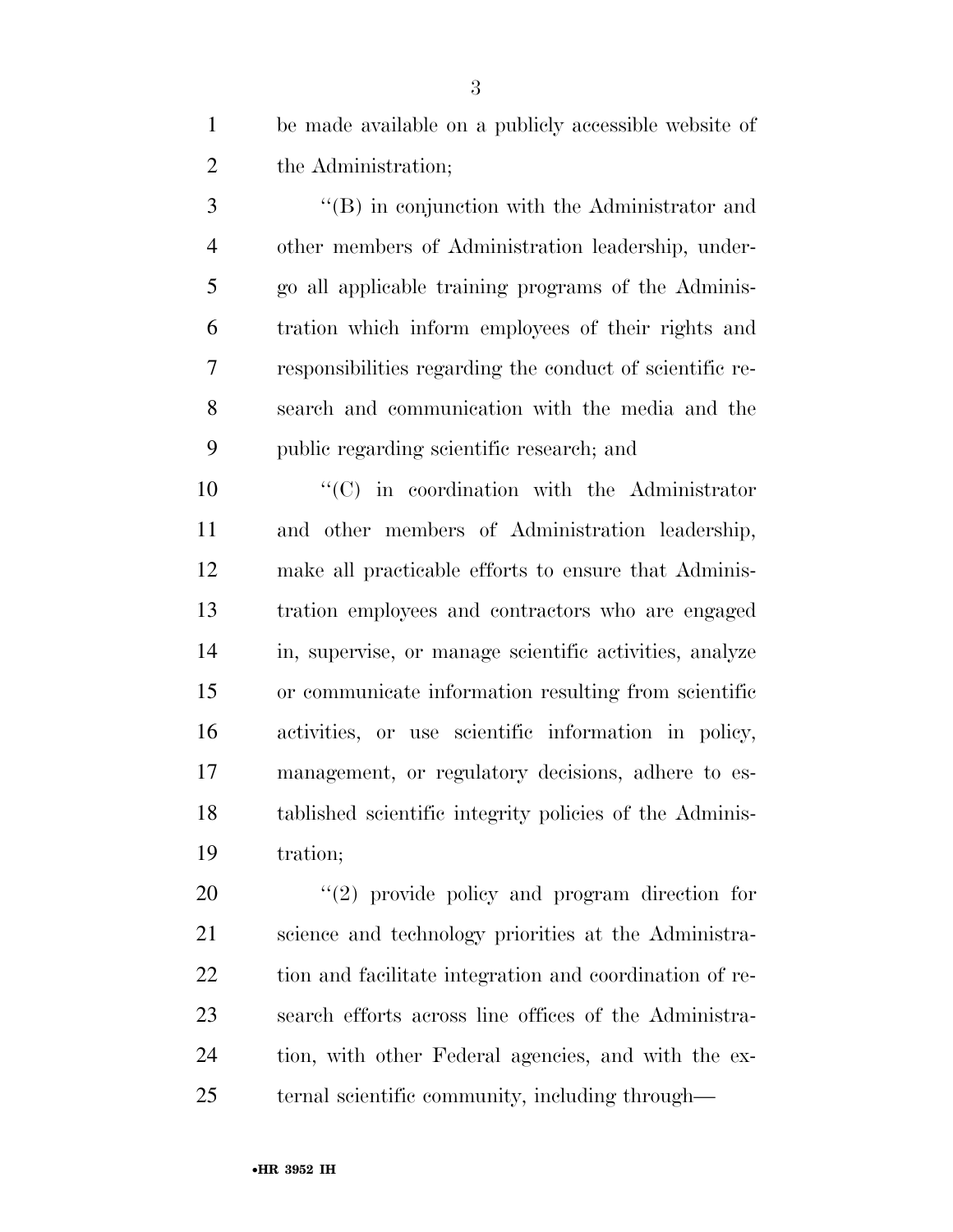| $\mathbf{1}$   | $\lq\lq$ . leading the development of science      |
|----------------|----------------------------------------------------|
| $\overline{2}$ | strategy at the Administration and issuing pol-    |
| 3              | icy guidance to ensure that overarching Admin-     |
| $\overline{4}$ | istration policy is aligned with science goals and |
| 5              | objectives;                                        |
| 6              | "(B) chairing the National Oceanic and             |
| 7              | Atmospheric Administration Science Council         |
| 8              | and serving as principal liaison to the National   |
| 9              | Oceanic and Atmospheric Administration             |
| 10             | Science Advisory Board;                            |
| 11             | $\cdot$ (C) providing oversight to ensure that the |
| 12             | Administration funds only the highest-priority,    |
| 13             | most exemplary, meritorious, and mission-driv-     |
| 14             | en science, including through partnerships with    |
| 15             | the private sector, Cooperative Institutes, aca-   |
| 16             | demia, non-governmental organizations, and         |
| 17             | other Federal and non-Federal institutions, and    |
| 18             | that there is no duplication of research efforts;  |
| 19             | $\lq\lq$ ensuring the Administration attracts,     |
| 20             | retains, and promotes world class scientists and   |
| 21             | researchers;                                       |
| 22             | $\lq\lq(E)$ promoting the health and professional  |
| 23             | development of the Administration's scientific     |
| 24             | workforce; and                                     |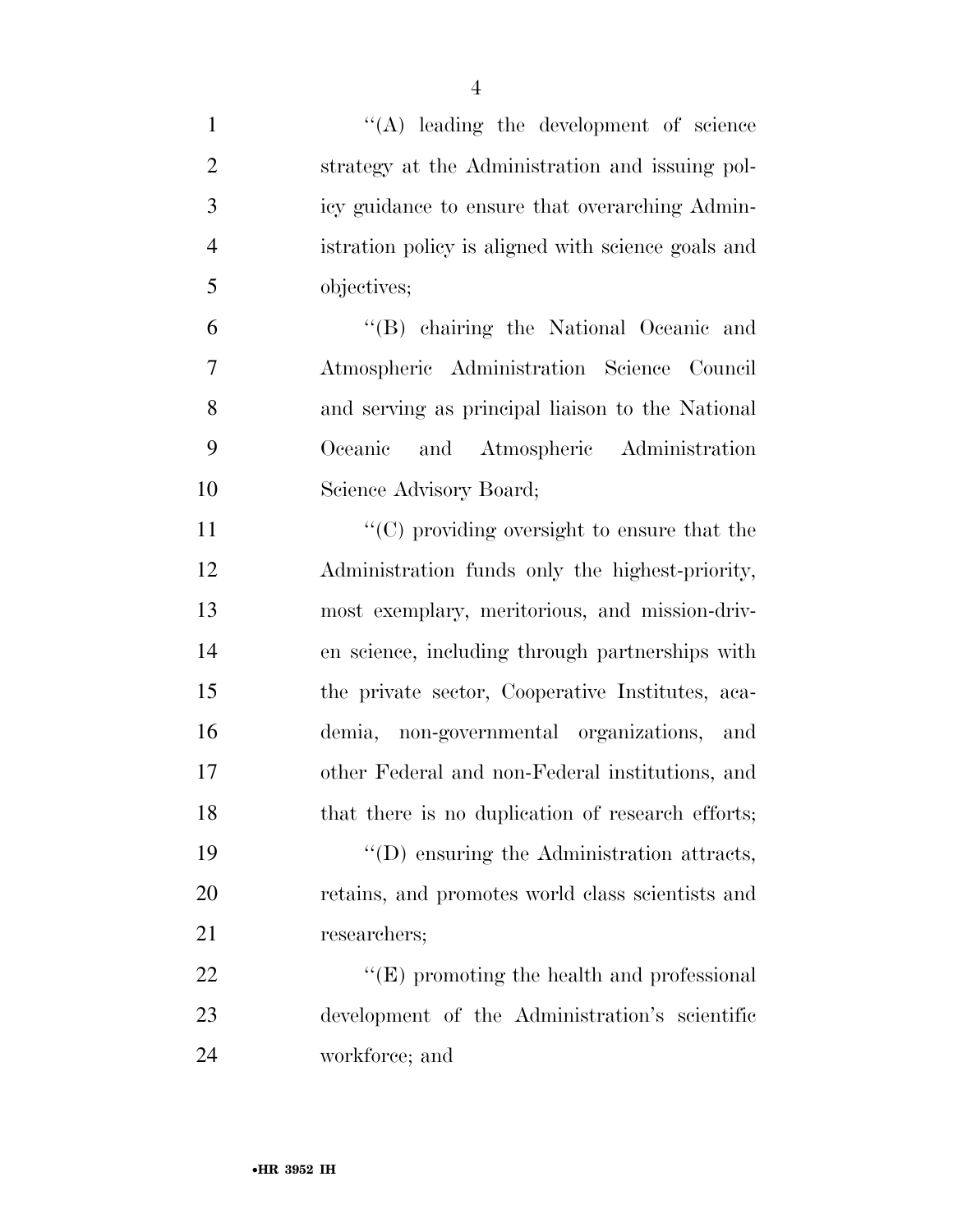| $\mathbf{1}$   | "(F) advancing diversity, equity, and inclu-            |
|----------------|---------------------------------------------------------|
| $\overline{2}$ | sion in the Administration's scientific workforce       |
| 3              | and its conduct and application of science;             |
| $\overline{4}$ | $\lq(3)$ under the direction of the Administrator,      |
| 5              | promote, communicate, and advocate for the Admin-       |
| 6              | istration's science portfolio and strategy to the broad |
| 7              | external and international community and Congress,      |
| 8              | represent the Administration in promoting and           |
| 9              | maintaining good public and community relations,        |
| 10             | and provide the widest practical and appropriate dis-   |
| 11             | semination of information concerning the climate,       |
| 12             | weather, oceans, fisheries, and coasts;                 |
| 13             | "(4) manage an Office of the Chief Scientist-           |
| 14             | "(A) which shall be staffed by rotating ca-             |
| 15             | reer employees of the Administration, serving           |
| 16             | terms not greater than four years, in a manner          |
| 17             | that promotes diversity, equity, inclusion, lead-       |
| 18             | ership, and professional development, such that,        |
| 19             | to the maximum extent practicable, each line            |
| 20             | office of the Administration is given equal rep-        |
| 21             | resentation in the Office over time; and                |
| 22             | $\lq\lq (B)$ in which one of the career employees       |
| 23             | described in subparagraph (A) shall serve as            |
| 24             | Deputy Chief Scientist, who shall perform the           |

functions and duties of the Chief Scientist in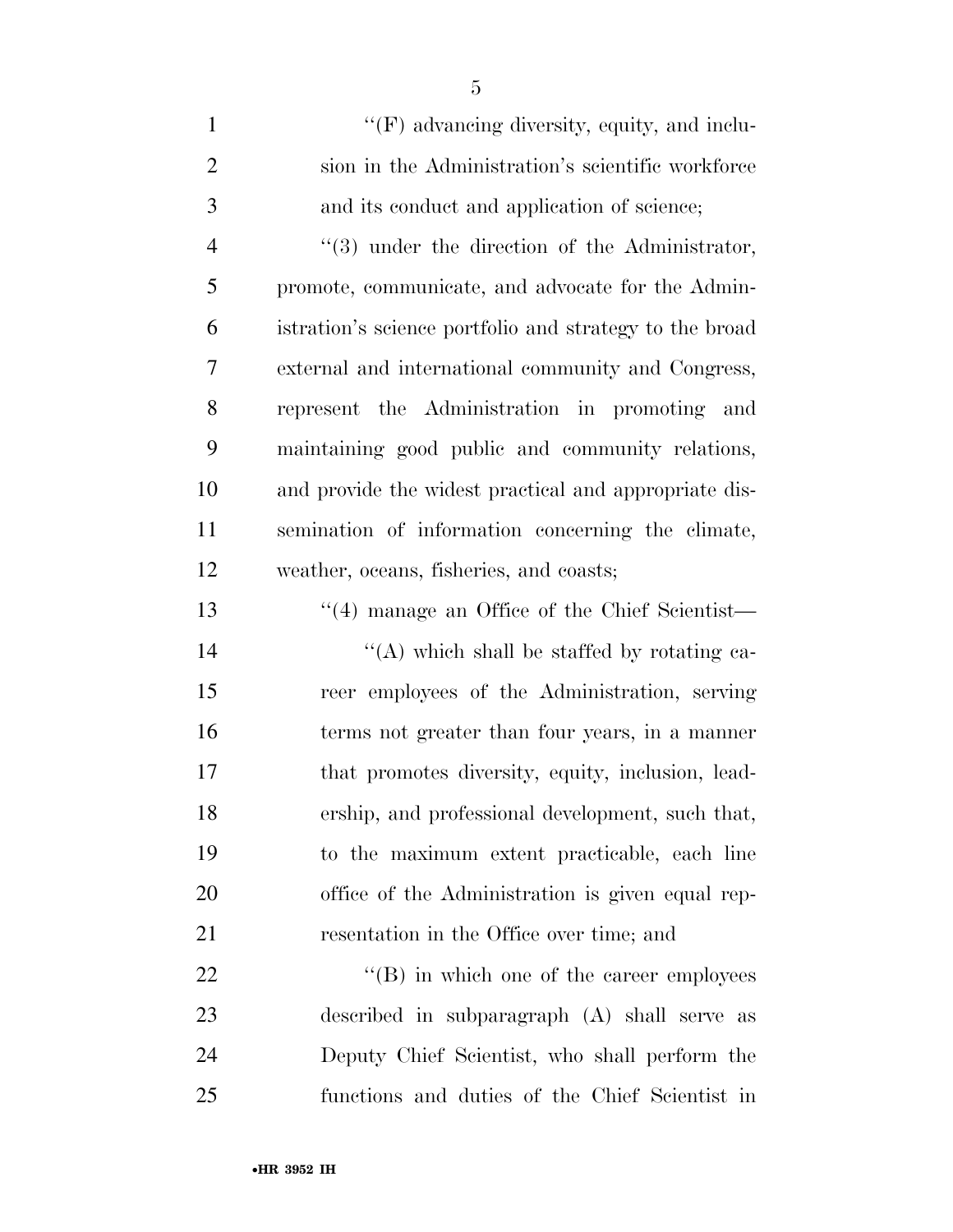| $\mathbf{1}$   | the event the latter is unable to carry out the              |
|----------------|--------------------------------------------------------------|
| $\overline{2}$ | duties of the office, or in the event of a vacancy           |
| 3              | in the office; and                                           |
| $\overline{4}$ | $\cdot\cdot$ (5) not less frequently than once each year, in |
| 5              | coordination with the National Oceanic and Atmos-            |
| 6              | pheric Administration Science Council, produce and           |
| $\overline{7}$ | make publicly available a report that—                       |
| 8              | $\lq\lq$ describes scientific accomplishments                |
| 9              | of the Administration from the past year;                    |
| 10             | "(B) details progress towards goals and                      |
| 11             | challenges faced by the Administration's re-                 |
| 12             | search and development portfolio, including                  |
| 13             | bibliometrics and other measures of scientific               |
| 14             | merit, and progress towards improving diver-                 |
| 15             | sity, equity, and inclusion in the Administra-               |
| 16             | tion's scientific workforce;                                 |
| 17             | "(C) provides a summary of Administra-                       |
| 18             | tion-funded research, including-                             |
| 19             | "(i) the percentage of Administration-                       |
| 20             | funded<br>that<br>funded<br>research<br>is                   |
| 21             | intramurally;                                                |
| 22             | "(ii) the percentage of Administra-                          |
| 23             | tion-funded<br>that is<br>research<br>funded                 |
| 24             | extramurally, including the relative propor-                 |

6